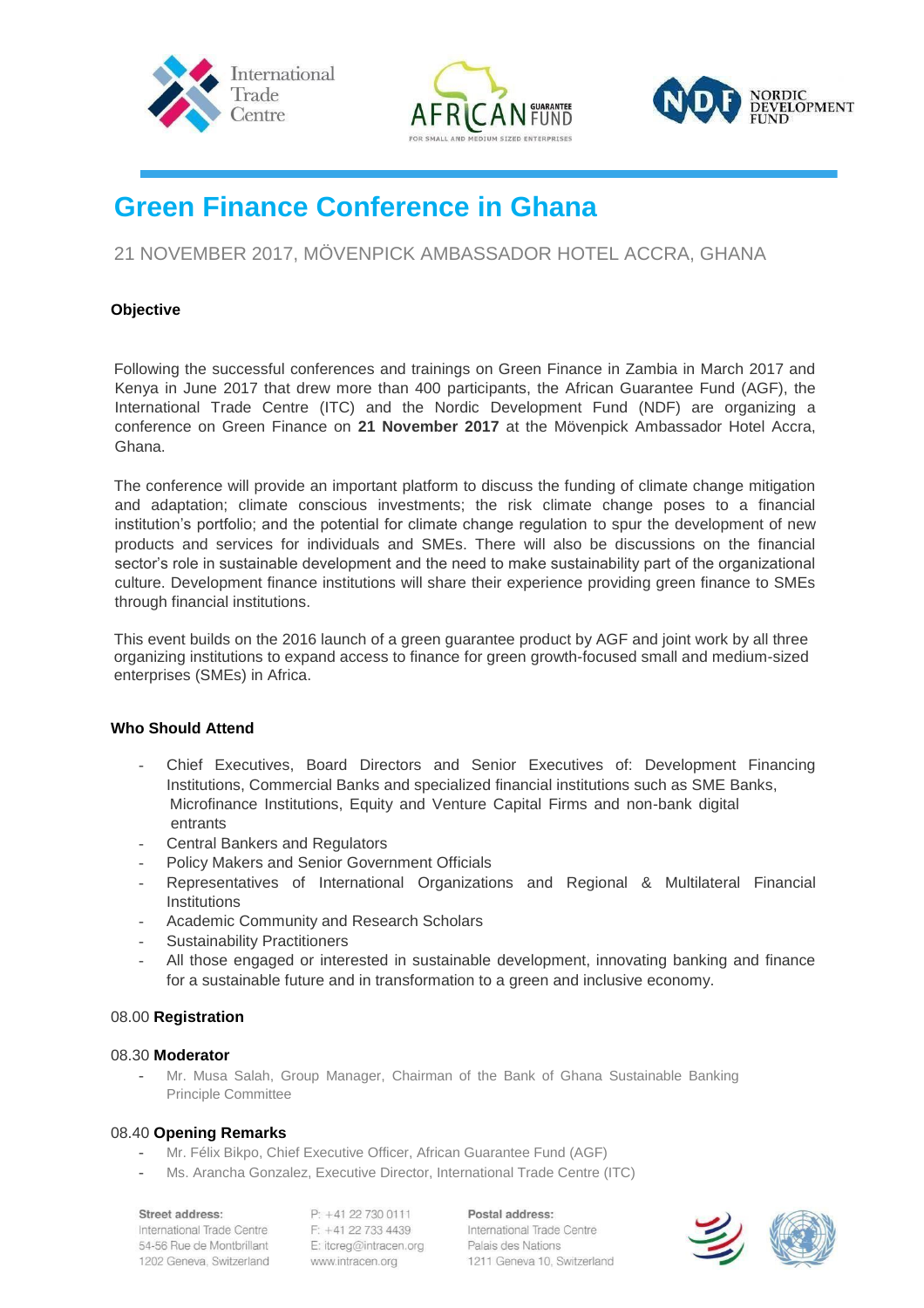- Mr. Pasi Hellman, Managing Director, Nordic Development Fund (NDF)

#### 09.00 **Key Note**

Honourable. Ken Ofori-Atta, Minister of Finance, Ghana

## 09.30 **Panel 1**: **Facilitating a Conducive Environment for the Growth of Green Finance and Green Energy**

This panel will mainly discuss the role of policy makers in promoting green finance and green energy especially in the Ghanaian context. The speakers will examine the current regulatory challenges facing the growth of Green Energy and Green Finance, the policies and strategies different ministries have to put in place to address these gaps. Regulators and Bankers Associations will share their experience assisting FIs to roll out Green Finance solutions to SMEs which are perceived riskier and nonconventional product. Panelists will also discuss lessons learnt in other countries that can be leveraged in Ghana.

*Panel Chair: Mr. David Quansah, National Contact Point for Ghana, expert in Secure, clean and efficient energies* 

- Panelist 1: Ms. Levina Owusu, Director Policy Planning, Monitoring & Evaluation (PPME), Ministry of Environment, Science, Technology & Innovation
- Panelist 2: Mr. Nana Osei-Bonsu, Chief Executive Officer, Private Enterprise Foundation (PEF)
- Panelist 3: Mr. Erbezener Adjirarkor, Director Policy Planning, Monitoring & Evaluation (PPME), Ministry of Trade and Industry
- Panelist 4: Mr. Lambert Faabeluon, Chief Programme Officer, Environmental Protection Agency (EPA)
- Panelist 5: Dr. Ernest Addison, Governor, Bank of Ghana

## 10.45 Coffee Break

## 11.15 **Panel 2: The Key Role of Development Finance Institutions (DFIs) in Promoting Green Finance and Responsible Investment**

In their efforts to facilitate the growth of Green Finance DFIs are facing a number of challenges. The session will discuss the role of DFIs in promoting Green Finance for Green Energy projects and the challenges and solutions. DFI representatives will share their experience with case studies in Ghana and other countries.

Panel Chair: Ms. Gladys Awuku, Deputy Chief Manager, Bank of Ghana

- Panelist 1: Mr. Felix A. Bikpo, Chief Executive Officer, African Guarantee Fund (AGF)
- Panelist 2: Mr. Timothy Afful-Koomson, PhD, Principal Green Growth Officer, Coordinator Green Climate Fund (GCF), Development Bank Group (AfDB)
- Panelist 3: Mr. Joseph Akwasi Kuma, Senior Country Officer, International Finance Corporation (IFC)
- Panelist 4: Mr. Christian Adovelande, President, West African Development Bank (BOAD)
- Panelist 5 :Mr. Joseph Lumumba, Regional Coordinator for Africa, World Economic Forum (WEF)
- Panelist 6: Mr Mahama Kappiah, Executive Director, ECOWAS Center for Renewable Energy and Energy Efficiency (ECREEE)

#### 12.30 Lunch

## 14:00 **Panel 3: Green Financing Solutions: What Products and Services Exist and How They Are Commercialized**

This session will be the platform to discuss the Green Finance solutions that exist to meet the SMEs' financial needs. Green Finance providers (FIs) will share their views on whether